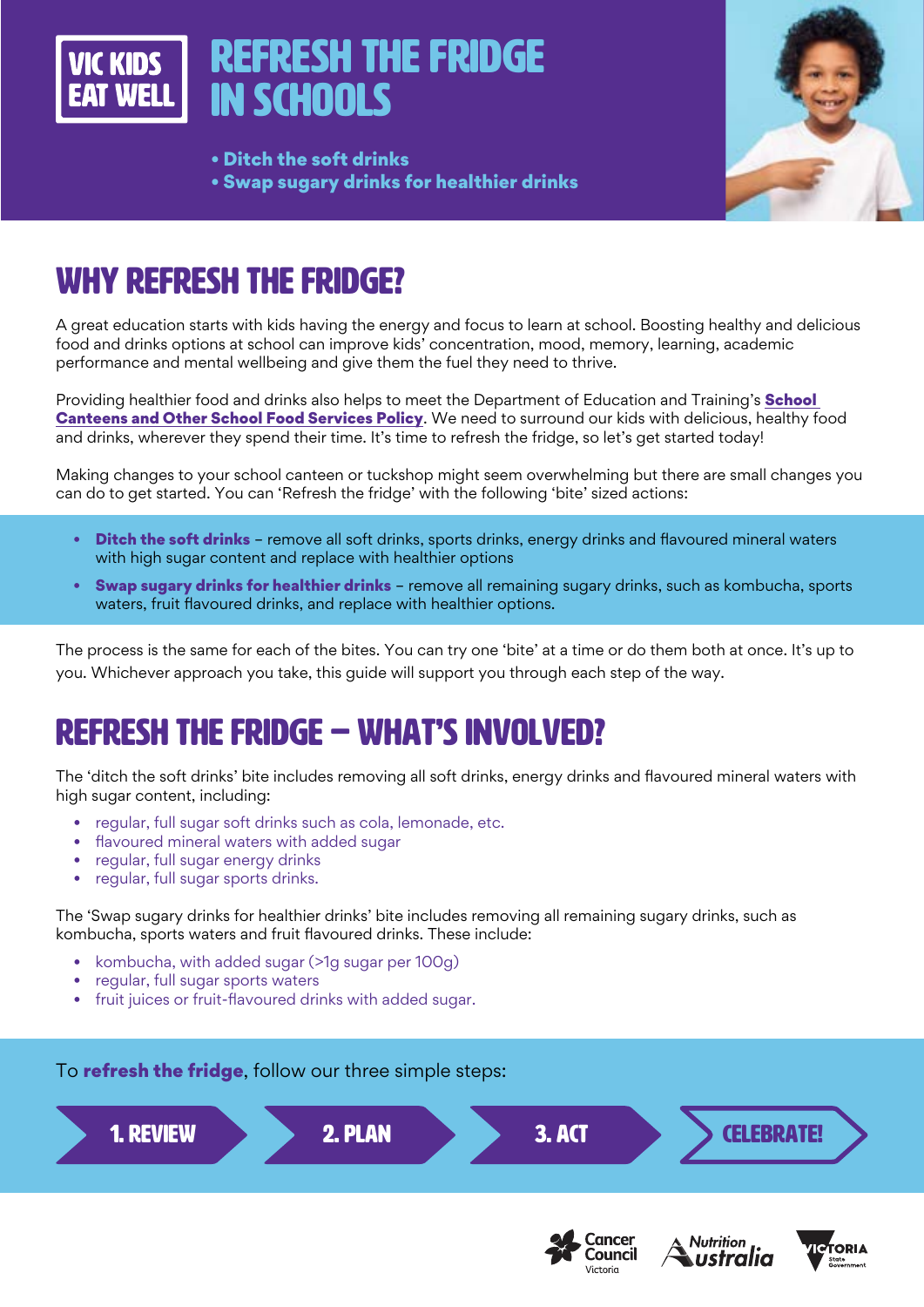

## STEP ONE: REVIEW

Start by reviewing what sugary drinks are currently available at the school.

This will help identify which drinks should be replaced. Consider all the sugary drinks available including those sold in the canteen (or an external food service) and any school vending machines.



### TIP:

You can use the free product assessment tool, **[FoodChecker](https://foodchecker.heas.health.vic.gov.au/)**, to check how your drinks are classified.

Just search or assess products in the category 'drinks'. All drinks classified as RED or BLACK in [FoodChecker](https://foodchecker.heas.health.vic.gov.au/) are considered sugary drinks.



## STEP TWO: PLAN

The next step involves planning how you will make the changes.

There are many healthier drinks that can be offered such as:

- plain still or sparkling water, including tap water
- flavoured waters with no added sugar
- plain or flavoured milks (preferably reduced fat)
- 100% fruit juice
- artificially sweetened or 'diet' drinks, with no added sugar.

Access to free drinking water in your school is important. Ensure that free drinking water and any water bottle refill stations are well promoted and easy for kids to access.

#### TIP:

You can use the free product assessment tool, [FoodChecker](https://foodchecker.heas.health.vic.gov.au/), to find healthier drinks to replace the sugary drinks.

Just select the 'quick product check' button, then search or assess products in the category 'drinks'.

All drinks classified as GREEN or AMBER are considered healthier drink options.







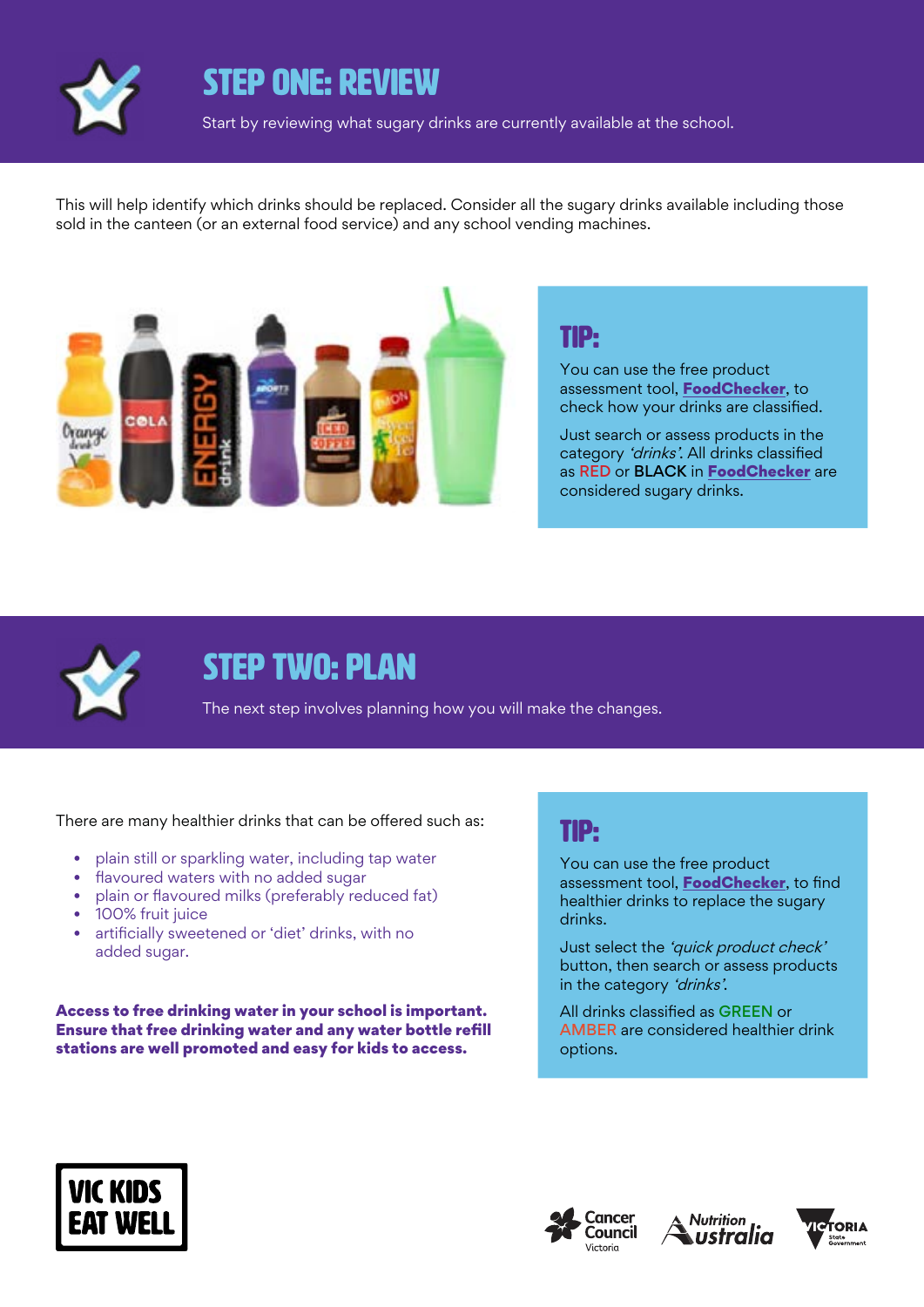

Find out where the school food service purchases its sugary drinks. It could be a local distributor, wholesaler, vending machine supplier or supermarket. If it is a local distributor, wholesaler or vending machine supplier, contact them to discuss and determine healthier options the school can purchase.

- If there is a contract or agreement in place, discuss with the supplier what flexibility there is and how healthier options could be included in the existing contract.
- If the school uses a major brand drink supplier, the good news is they are generally open to modifying the types of drinks in their fridges to offer mainly healthier options, as well as removing branding associated with their sugary drinks and promoting their water brands instead.
- If the contract is set, you might need to wait to influence the contract when it comes time for renewal. or consider using a different supplier that can offer the healthier drinks you want.

## Preparing for change

Look for ways to engage the school community in making changes. Take opportunities to talk to families, staff, students, canteen staff and volunteers to get a sense of the 'appetite' for change and the best way to introduce changes. Involve the Parents and Friends Association, School Council, Sustainability Club or Wellbeing Committee if there is one. You can make changes all-at-once or use a gradual approach.

**All at once** involves making the changes overnight or all in one go. An ideal time to do this is at the beginning of a new school year or term. This is the quickest approach and usually works best if you are only introducing a few changes and when you know there is good support for change.

A gradual approach gives students more time to get used to the changes and an opportunity to try alternative options. It is often the more readily accepted option if you need to make lots of changes. There are two ways you could take a gradual approach:

- 1. Replace the least popular sugary drinks first, then work on replacing the best sellers second.
- 2. Sell down your stock of sugary drinks and don't order more once you sell out. As they sell out replace with healthier products.









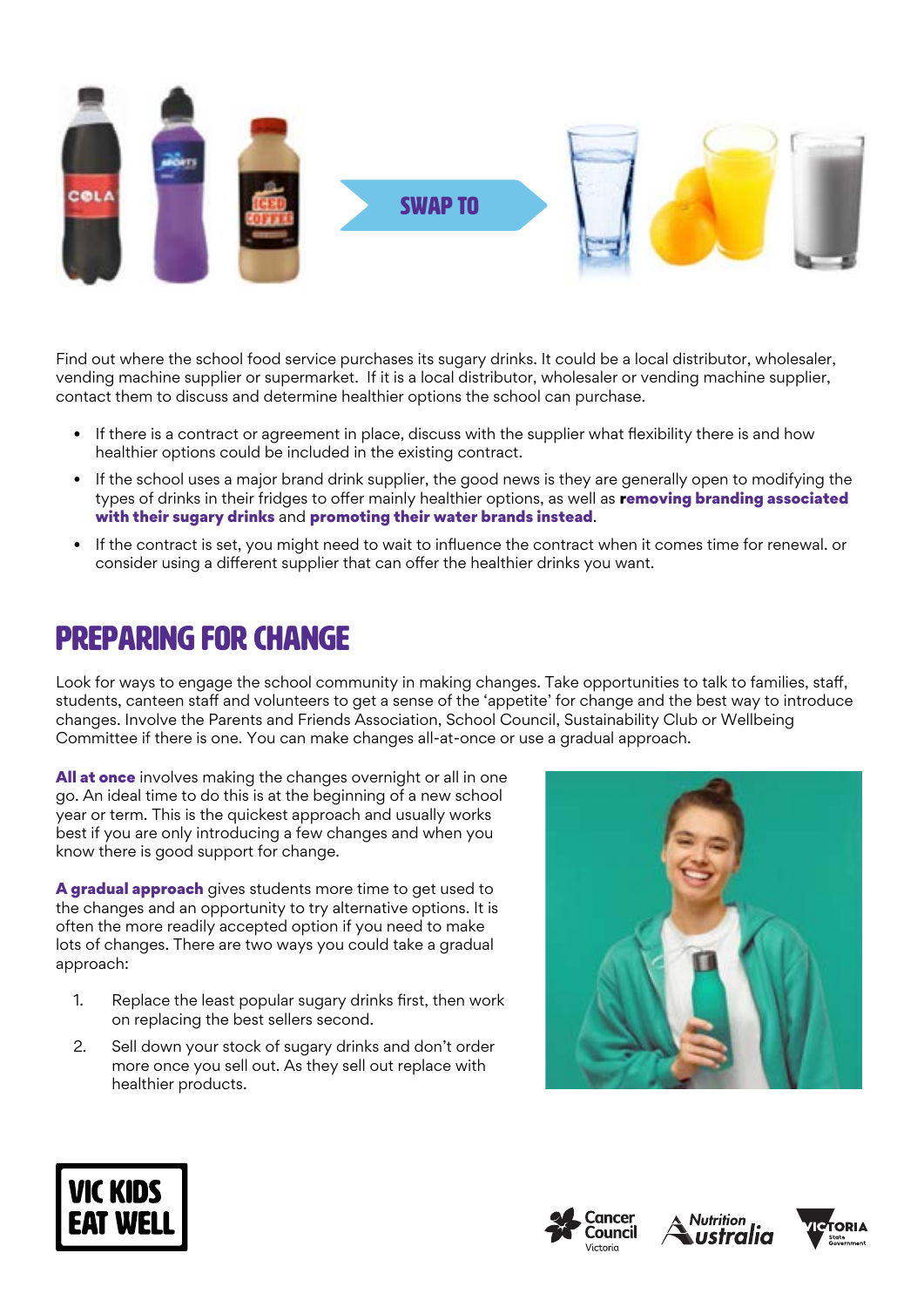

### STEP THREE: ACT

Now you've done all the groundwork, it's time to put it into action.

#### Here's a great example of refreshing the fridge.

Vic Kids' College (P–12) reviewed the drinks on their canteen menu and found that they had eight different sugary drinks available (sugary drinks are highlighted in red). Next, they identified healthier options they could make available on their canteen menu.

Vic Kids College decided to remove or replace the soft drinks/sugary drinks as follows:

| <b>Drinks Menu BEFORE small bites</b>                                                                                     | Price (\$)           |
|---------------------------------------------------------------------------------------------------------------------------|----------------------|
| <b>Bottled water</b><br>Plain water, 600ml                                                                                | 3.00                 |
| <b>Full fat flavoured milk drinks</b><br>Chocolate milk, 600ml bottle                                                     | 2.50                 |
| <b>Fruit juice</b><br>Apple & raspberry fruit drink,<br>250ml popper                                                      | 3.00                 |
| <b>Flavoured 'sports' drinks</b><br>Sports drink orange flavour, 600ml bottle<br>Sports drink berry flavour, 600ml bottle | 3.50<br>3.50         |
| Soft drink varieties<br>Cola, 375ml can<br>Lemonade, 375ml can<br>Lemon squash, 390ml can                                 | 2.50<br>2.50<br>2.50 |
| Kombucha and energy drinks<br>Kombucha orange flavour (>1g sugar<br>per 100g), 330ml bottle<br>Energy drink, 500ml can    | 3.50<br>2.50         |

| <b>Drinks Menu AFTER small bites</b>                                                                      | Price (\$)   |
|-----------------------------------------------------------------------------------------------------------|--------------|
| <b>Bottled</b> water<br>Plain water, 600ml<br>Mineral water lemon-lime flavour<br>(no added sugar), 450ml | 3.00<br>3.00 |
| Reduced fat flavoured milk drinks<br>Chocolate milk, 300ml tetrapak<br>Strawberry milk, 300ml tetrapak    | 1.50<br>1.50 |
| Fruit juice<br>100% orange juice, 250ml<br>100% apple juice, 250ml                                        | 3.00<br>3.50 |
| Sports drinks<br>No-sugar sports drink lemon flavour,<br>600ml bottle                                     | 3.50         |
| Soft drinks<br>No-sugar cola, 375ml can<br>Diet lemonade, 375ml can                                       | 2.50<br>2.50 |
| Kombucha<br>Kombucha strawberry-lime flavour<br>(<1g sugar per 100g), 330ml bottle                        | 3.50         |

## SUPPORTING SUCCESS

Think about the ways you can promote your new healthy options through the way they are placed, priced and promoted. You are more likely to have success by:

- placing the healthier drinks at students' eye level in the drinks' fridges
- promoting the healthier drinks in meal deals together with healthier food options e.g. chicken and salad wrap and water for \$6
- pricing healthier drink options competitively so they are the cheaper choice e.g. consider lowering the price of healthier options or increasing the price of less healthy options
- creating posters showing the new healthier drinks available at the canteen
- **promoting the benefits of healthier drinks through newsletters** and other regular communication channels
- **getting students involved in promoting the changes** by designing posters, menus, promotions, competitions and labelling.

Once you've made this change you might want to check out some of the other actions to change up the menu or switch up the snacks.